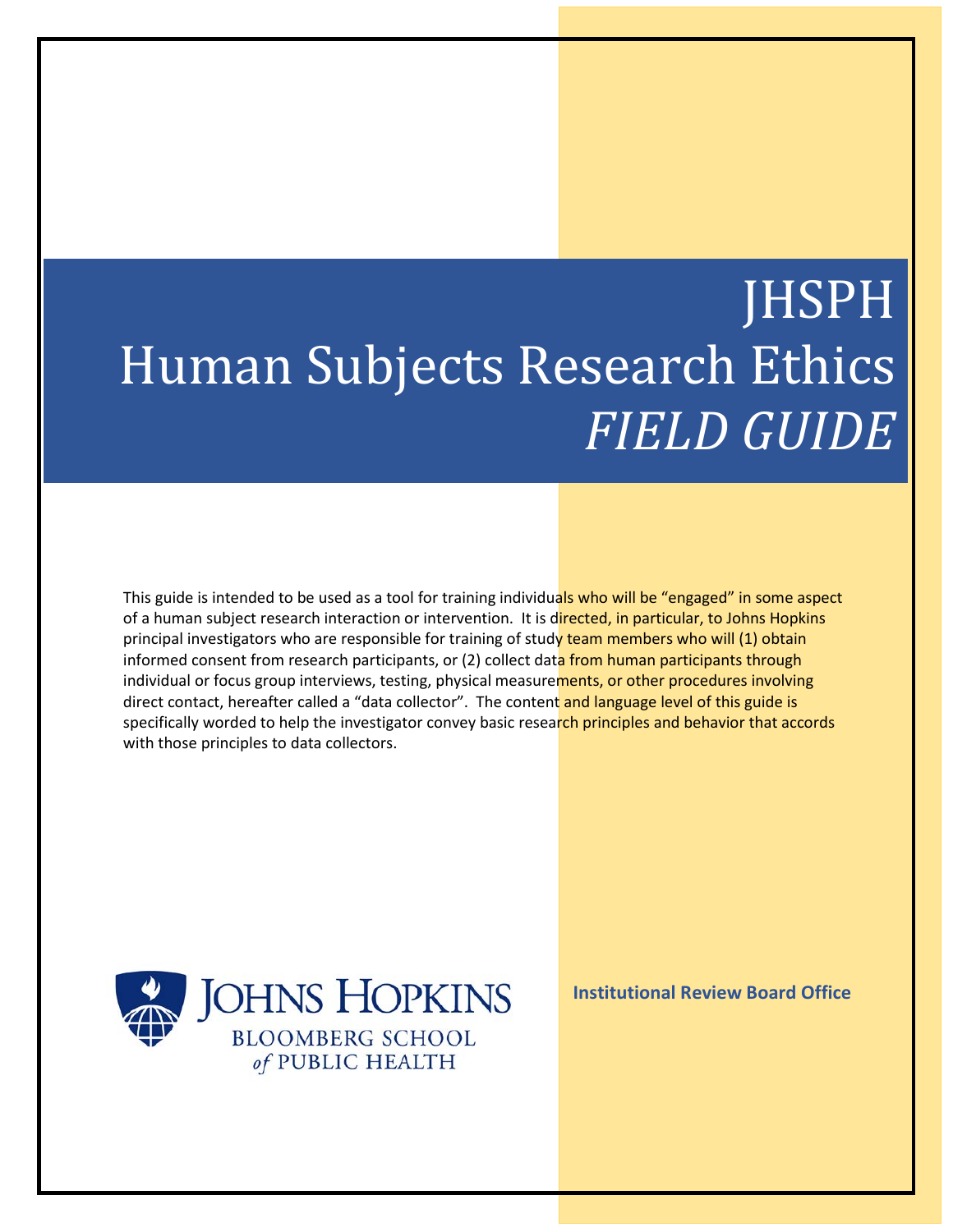### **TABLE OF CONTENTS**

## **I. ETHICAL INTERACTION WITH HUMAN PARTICIPANTS……………………………………………………….. 3 A. Role of the Data Collector B. Importance of Respect C. Voluntary Participation D. Informed Consent E. Vulnerable Populations F. Personal Privacy G. Protection of Personal Information H. Response to Participant Questions II. DATA INTEGRITY…………………………………………………………………………………………………………………7**

- **A. Respect for the Science of the Study**
- **B. Collecting, Recording, and Storing Study Data**
- **C. Deviations from Study Procedures**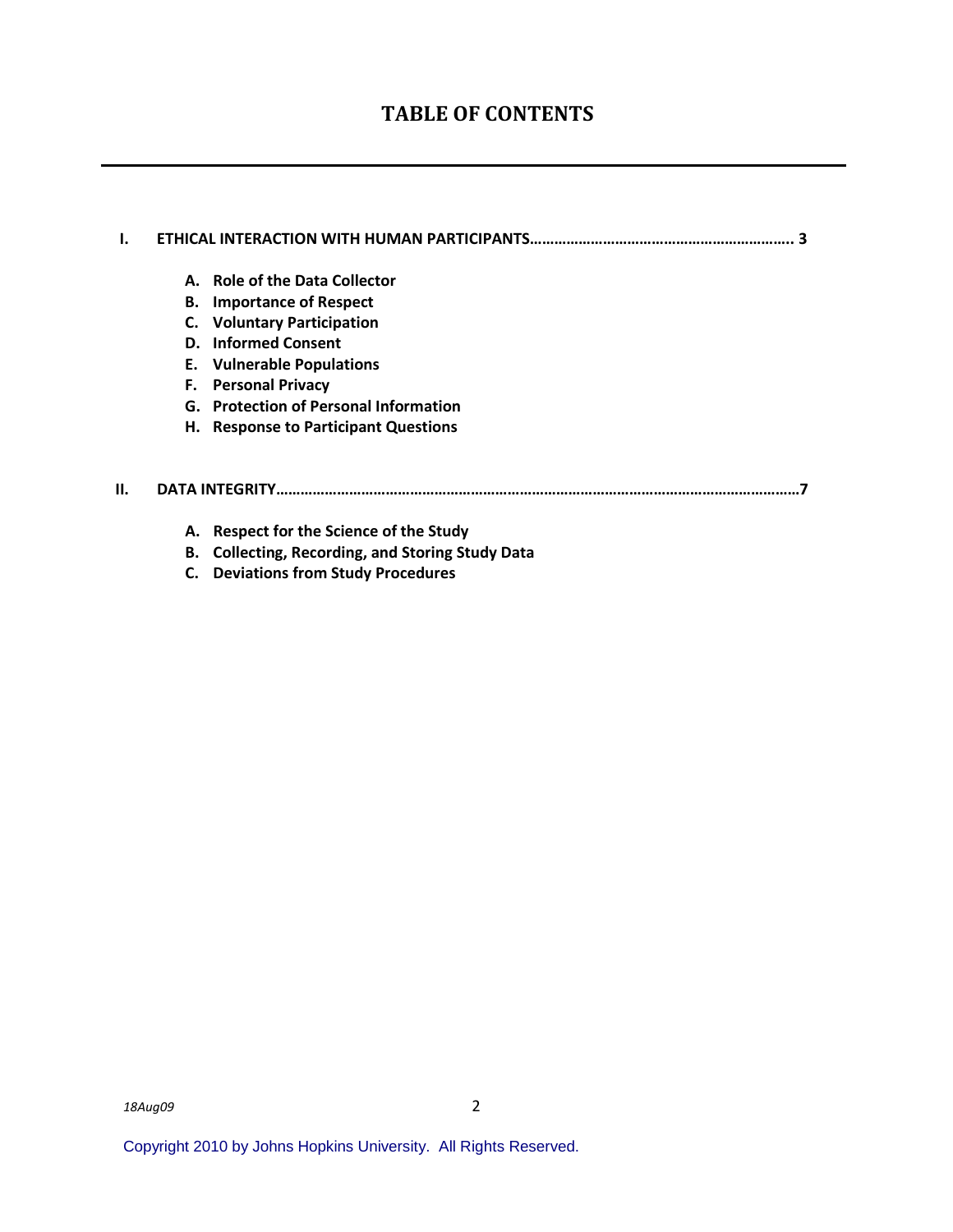## **I. ETHICAL INTERACTION WITH HUMAN PARTICIPANTS**

#### **A. Role of the Data Collector**

The person who collects information on behalf of a research team is an "ambassador" for the study. The data collector is sometimes the only person on the study team with whom a research participant will come into contact.

People who come into contact with that person will have a good impression of the study or a bad impression of the study, depending on how the data collector presents him- or herself.

The data collector has the responsibility for making sure that the information collected for the study comes from individuals who understand what they are agreeing to do. In addition, the data collector must ensure that the information collected and recorded is accurate and protected from loss. Otherwise, the study objectives will not be achieved. To be successful, the data collector must carefully follow the research plan, study operations manual and other procedures involving contact with human participants.

#### **B. Respect**

Each person who is part of the research team must show respect for:

- the goals of the research project,
- the leaders of the project,
- the individual study participant,
- the participant community and
- the data collected that will help achieve project objectives.

The scientific project has the potential to benefit the community that will be studied, but only if the research team is able to complete all the parts of the study.

Each individual research team member must conduct all interactions with members of the participant community with respect. This includes respecting the participant community's culture, gender, age, social status, religion and other characteristics that make people different from each other, as well as their right to ask questions. The individual does not have to help the research team by participating in the study, and they will not do so if the research team is not respectful of the participant's right to say "yes" or "no", or to receive honest and true information from all team members.

The data collector conveys to each participant the importance of the study purpose by collecting data in a professional and respectful manner. For example:

- Always be polite to the participant whether or not she or he agrees to participate in the study.
- If the data collector is asking questions, ask them in a clear voice.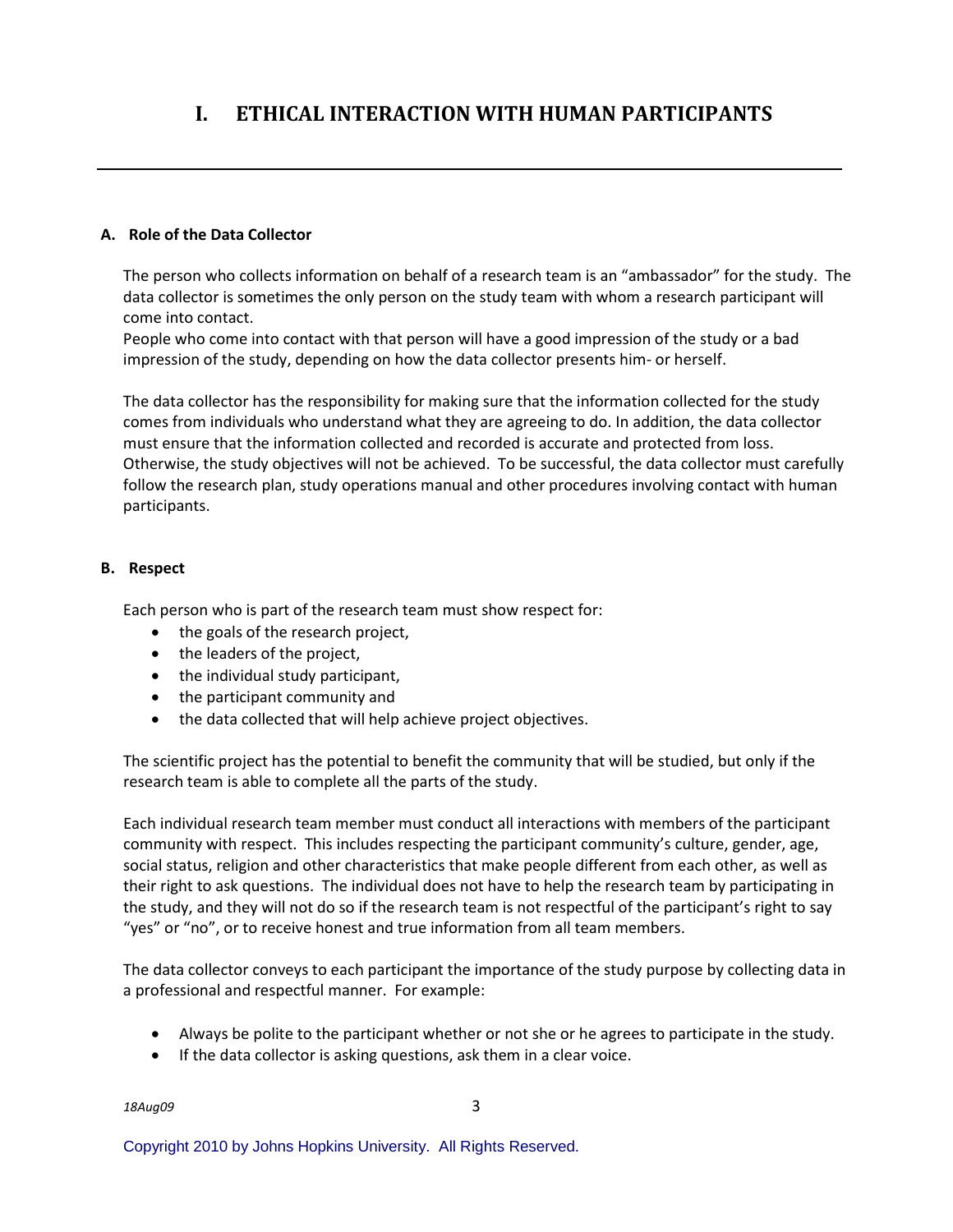- Record the information neatly on the data collection sheets.
- If the participant asks a question, provide an answer that is correct. If you do not know the answer, and it is possible for you to obtain the information from your supervisor, tell the participant that you will obtain an answer to their question and that you will let them know what you find out.
- Thank the participants once they have completed the study procedures.

#### **C. Voluntary Participation**

No individual person is required to participate in a research project. If the study includes an informed consent process, then each person approached by a study team member has the right to refuse to hear about the study, and the right to refuse to join the study. Even if a person joins the study, he or she may refuse to answer specific questions in a survey or questionnaire, refuse to give a specimen or refuse to take a test, and may decide to withdraw from a study at any time.

The research team member who obtains informed consent from participants is responsible for ensuring that the individual understands what the study is about and truly agrees to join the study and is not joining because they are afraid not to, or feel forced to join.

#### **D. Informed Consent**

Providing correct, factual information to persons being approached to join a study is an essential part of human subjects research. Informed consent is an ongoing process that begins with the research team member explaining the study to the participant. Informed consent does not end with the participant signing the consent form and agreeing to be in the study. The process of informed consent continues throughout the study; for example, it can occur each time a data collector and participant interact. There is no true "consent" to join a study if a person does not adequately understand what is being asked of them. The investigative team determines ahead of time what is "adequate" and how that information should be conveyed. The job of the person conducting informed consent is to present information about the study to the potential participant in language that s/he can understand, and in a way that reveals the study purpose, procedures, potential risks and benefits of the study. The language and style of communication should enable a participant to understand. That discussion should give the participant enough time to ask questions and to think about the decision whether or not to join the study.

Sometimes it is important to check in with the participant from time to time to make sure that the participant continues to understand what the study is about, or what it involves. The study team member who is obtaining consent may have to ask the participant questions to see what the participant has learned, and whether the participant has the correct understanding. The research team member should also be aware of the participant's body language, as the participant may look physically uncomfortable or confused, but not say so. If these responses are observed, the study team member should notify his/her supervisor for further guidance.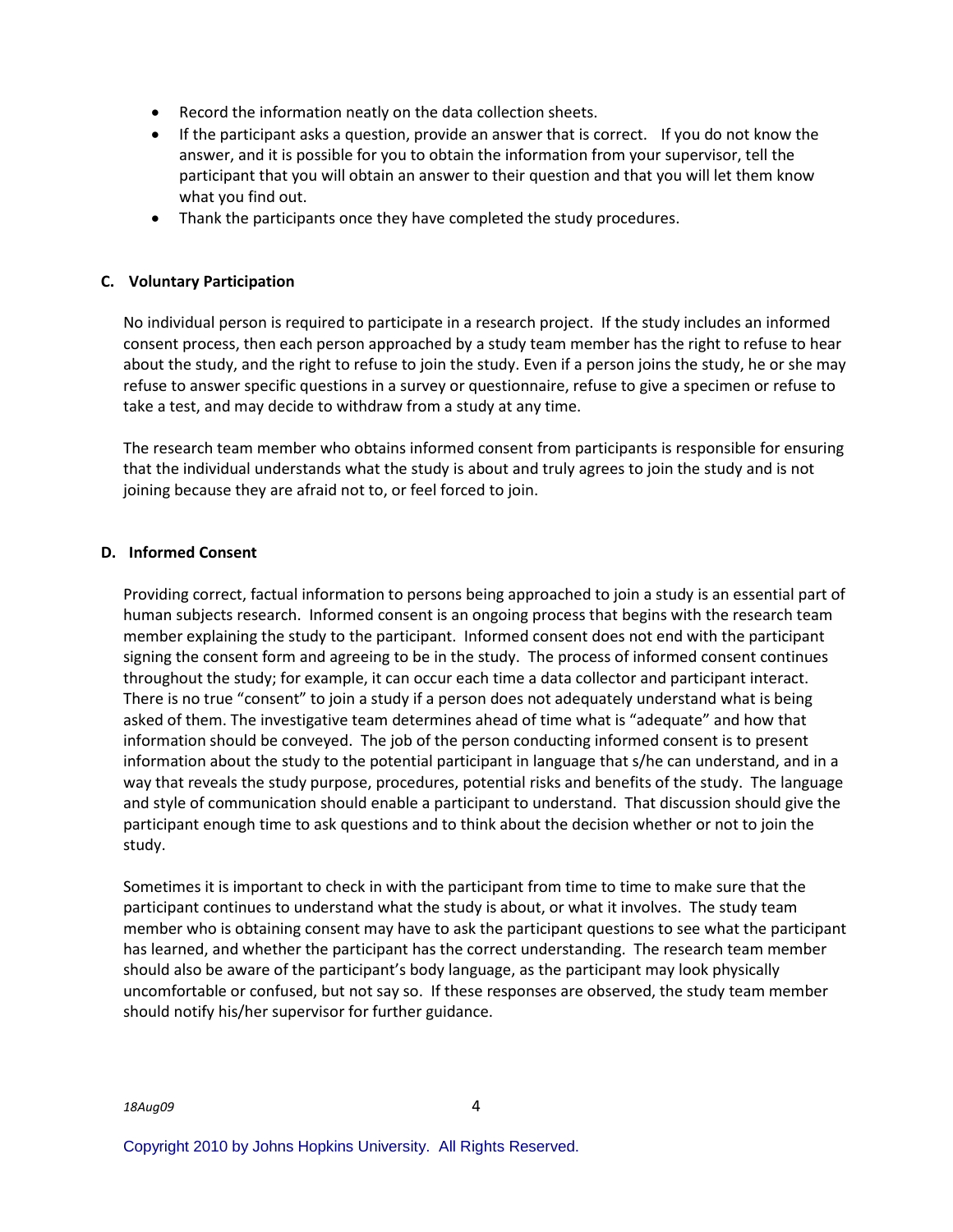#### **E. Vulnerable Populations**

Some people need extra attention and care when approached to participate in a research project because they have conditions that make it difficult for them to understand what is being told to them and to provide informed consent. For example, children need extra "protection" and it is important that their parents make certain decisions for them. Adults who have dementia may not understand what you are asking them to do. The research plan and the operations manual, developed by the investigators, should tell you how to approach these individuals, and if they are to be included in the study. Research team members must be very careful to follow the rules when enrolling vulnerable populations because most of the time they cannot make decisions for themselves. If the study will include people who cannot make decisions for themselves, an authorized caregiver or other proper representative must be available to decide for them.

#### **F. Personal Privacy**

Individuals have a right to privacy that the research team must understand and respect. Even if the culture does not promote or generally give recognition to the concept of "privacy", it is important that the right to privacy be protected to every possible extent. For example, it may be the custom that no one enters another person's home without being invited. The study team must honor this custom. Or, the visit of a data collector to a home may attract curious onlookers, whose presence may be undesirable and will distract the data collector and participant from focusing on the important process of data collection. The study team must anticipate this problem and minimize it. When a data collector requests privacy, that action assures the respondent that the data collector respects that the home is where the family lives; it is not a public space.

Research team members must also respect the participant's personal privacy by not causing them any unnecessary personal embarrassment or discomfort.

Interviews involving sensitive information should take place where other people cannot hear the questions or responses. Physical examinations should not occur where other people can watch. Also, there are certain things that are considered to be "private", such as sexual activity, personal health, or thoughts that one might not want to talk about in public.

#### **G. Protection of Personal Information**

When a study participant discloses personal information about him or herself to a data collector, that participant is at risk of having highly confidential information become "public". That is, s/he risks losing confidentiality. The risk is that if someone outside the study learns about the private information, bad things could happen to the participant, like embarrassment, loss of employment, legal problems, or social damage. The research team is responsible for protecting the participant from this kind of injury.

After a study participant has provided information, that personal information must be kept safe. No one without the proper authority should see or have access to the information. If the information is written on paper, then that paper should be protected until it is locked up in a cabinet. It must only be seen and processed by study staff who are authorized by the study investigators to handle the information. If the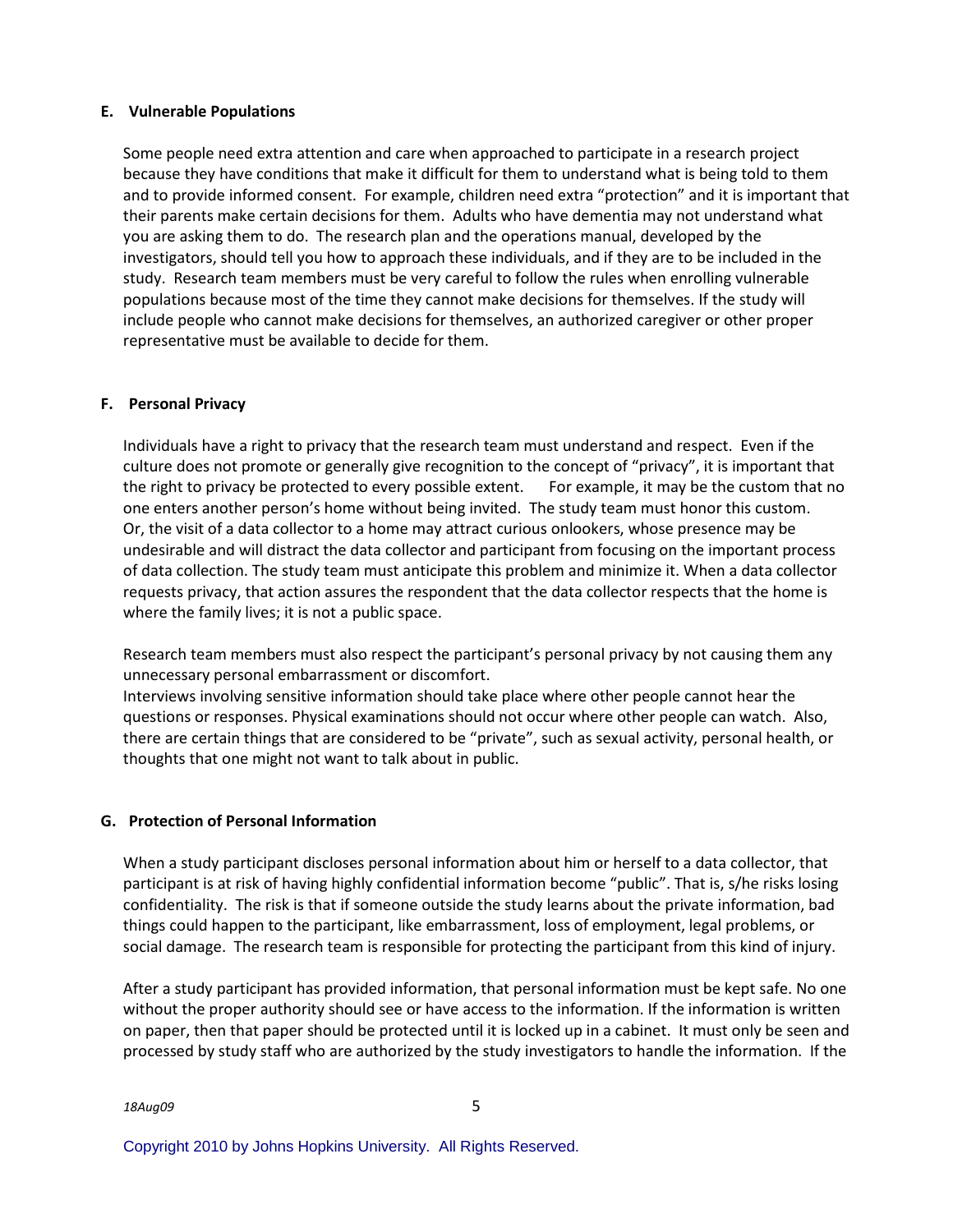information is electronic, then all necessary precautions should be taken to make sure that no unauthorized person can access it.

Sometimes a random study number is used to identify the data so that no one will know which participant the data came from. Any document that links a number with the name of the person it is assigned to must be locked up and kept safe and secure. The research plan and operations manual must be followed to make sure that the study data are protected exactly as prescribed in the manuals.

#### **H. Response to Participant's Questions**

A data collector will meet many people, including prospective participants, existing study participants and curious onlookers not involved in the study, who will have questions about the study. Some people will not understand what "research" is, or will not know anything about the researchers who are leading this project. They may have all sorts of questions, some of which may not have anything to do with the study procedures at all.

Investigators will train data collectors to address the many concerns that are likely to be expressed by people. This is because, in the "field" on a day to day basis, it is the data collector who represents the study when talking with possible participants and the community at large. It is important that the data collector show proper respect to all individuals and do one's best to address concerns. A data collector must be patient and answer any question that a participant asks, so long as s/he knows the answer! A data collector should never answer questions for which the answers are not clearly known, because giving wrong information can be worse than giving no information, at least temporarily. If you are a data collector and a participant asks a question and you are not sure of the answer, here's what should happen: you should tell the person that you do not have a confident answer to the question; that you will ask the study supervisor the question; and that you will pass that answer on to the participant. This is very important because it shows respect to the participant and it makes sure that the information you pass on to the participant is accurate. When you think the participant has no more questions, you may ask, "Do you have any other questions?" to make sure that all questions have been addressed. If there are no more questions, then you may proceed.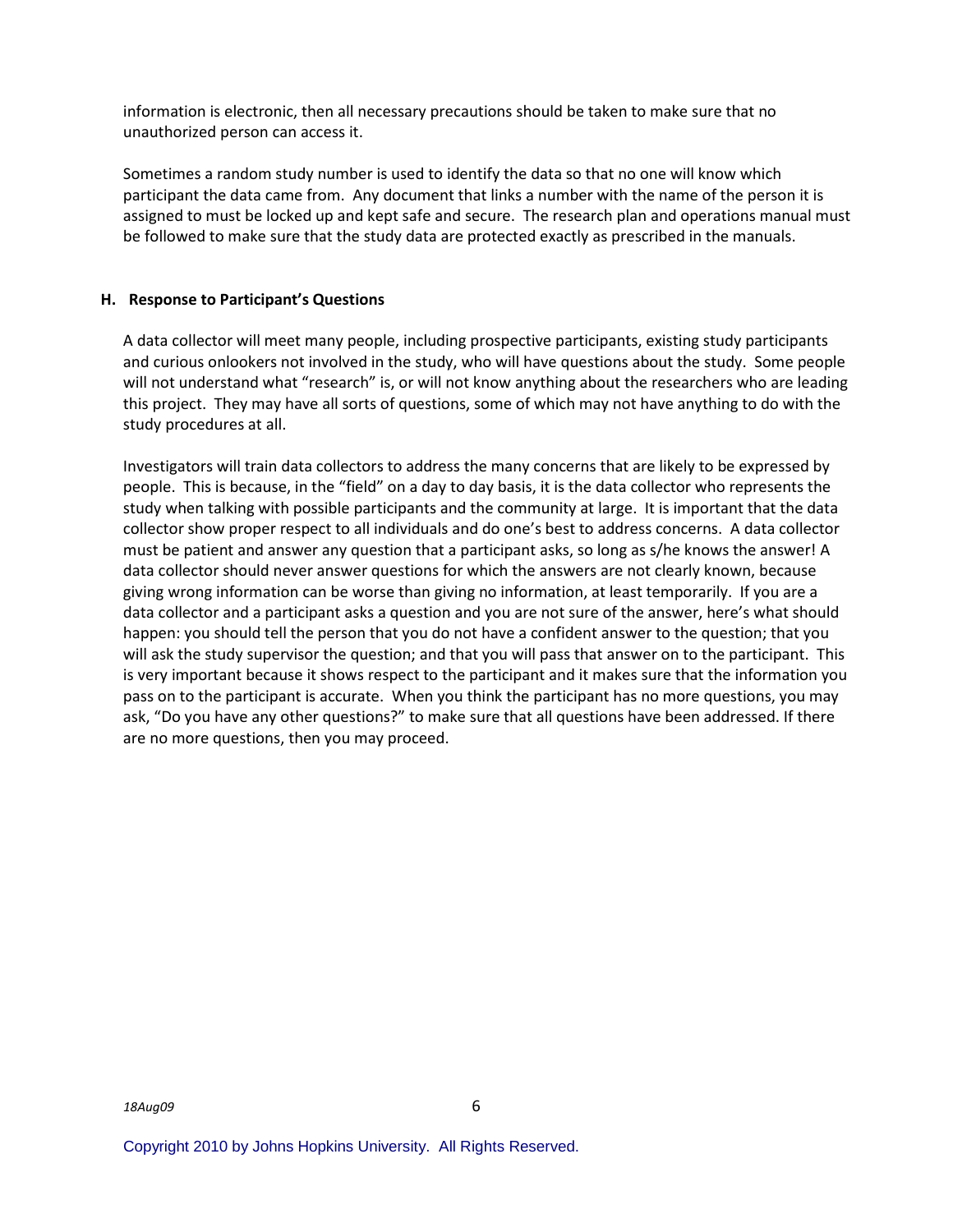#### **A. Respect for the Science of the Study**

Data are the "product" of research. It is very important that the information collected, recorded, and stored by the data collectors is correct. Scientists will use these data to answer the research questions identified in the research plan. If the data are wrong, then the answers that the scientists produce will also be wrong. People whose lives may be affected by the results of the study may be put at risk, because the answers and actions that follow will be wrong. So it is very important that all data at all times are collected properly, recorded properly, and stored properly. If you make a mistake doing any of these things, it is important that you tell your supervisor right away so that the investigators or research team leaders know about it. They may be able to fix the problem, or the will know that some data may not be usable.

#### **B. Collecting, Recording, and Storing Study Data**

The research plan spells out the project objectives and how the research team will reach those objectives. The details of data collection and recording study data are included, and usually the study operations manual goes into more detail about how those jobs will be done. The data collector must understand exactly how the data should be collected, and how they are recorded. The research team leaders will train the data collectors on this process. If the data collectors have any questions, they must not be afraid to ask them. In truth, if the data collectors do not ask questions when they are unsure of how things should be done, they will not be able to make sure that the data are correct.

Once the training is complete, the data collectors begin their job. Good data collection means following the instructions and accurately completing the data collection sheet. Proper recording includes making sure that the answers to questions are written in a legible and clear way. The data collector must record the information with honesty and accuracy. Extra information that is not identified in the data collection sheet should not be included. For example, if there is no space for "name" or "address", then these data should not be recorded on the data collection sheet. No information should be "made up" and recorded on the data collection sheet.

Proper storing of data means that all safety precautions should be taken while transporting the data to the ultimate storage place. Data collectors should not put the collection sheets down where they might be lost, stolen, or read by someone outside the research team. The data collection sheets should be given to the person responsible for storage, and that person should follow all the instructions to protect data confidentiality. If data are collected electronically, the same principles and rules of honesty, protection and care must be followed.